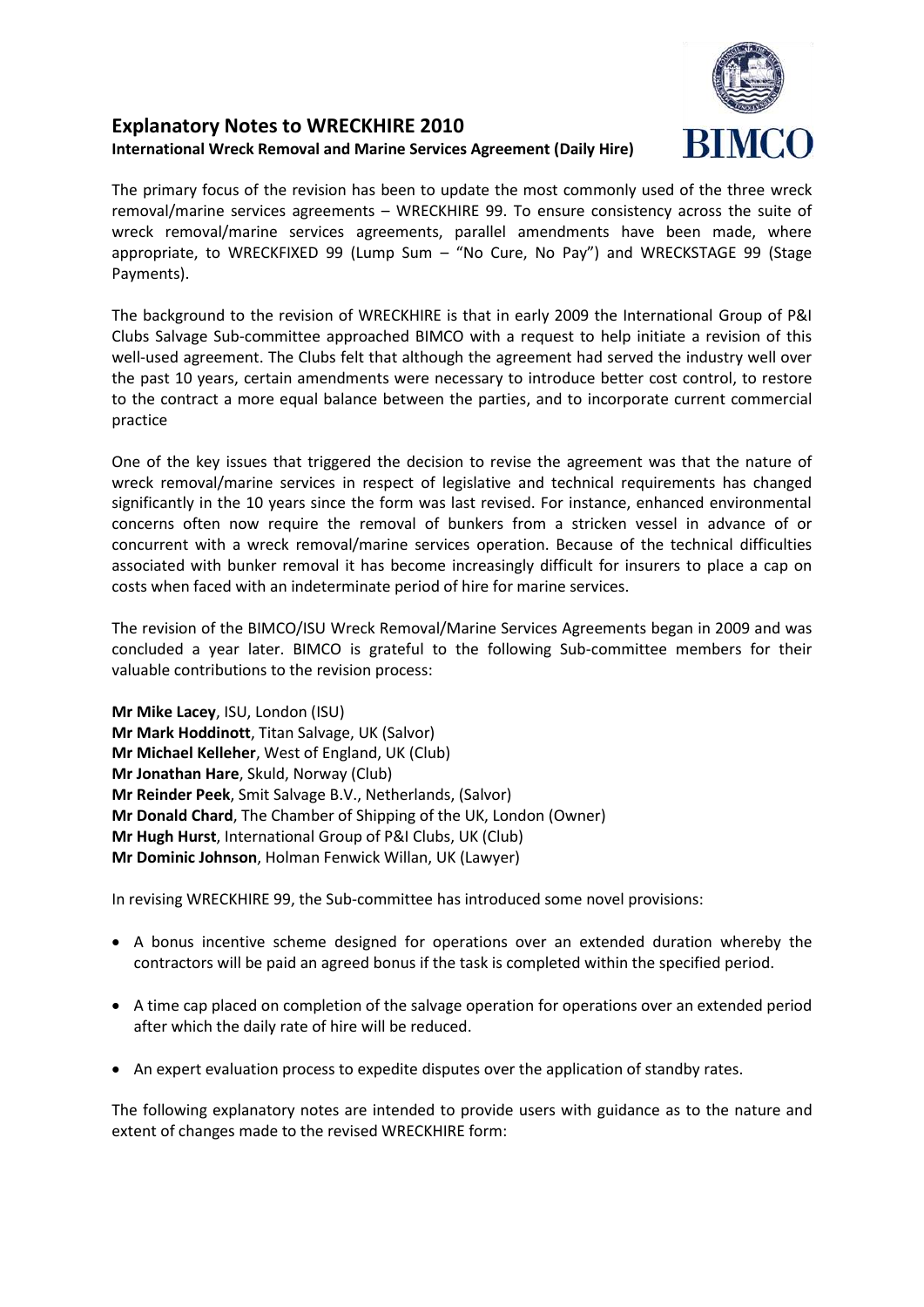## **PART I Box Layout**

Part I of WRECKHIRE 2010 is largely unchanged from the '99 edition of the form. A new Box 9 has been added to deal with extra costs relating to the disposal of the whole or part of the vessel in terms of which party is to be responsible for the costs (or an agreement to share the costs) plus a provision of a handling charge (see Clause 14 below).

Box 14 dealing with extra costs for the Company has been split between handling charges in general and handling charges for fuels and lubricants (see Clause 13 below).

## **Part II**

### **Clause 1 (Definitions)**

A number of new definitions have been added to the agreement to improve the overall clarity of the form. The new definitions include "Company", "Contractor", "Services" and "Worksite" all of which were terms already used in WRECKHIRE. There is now a consistent use of these defined terms through the Agreement.

## **Clause 2 (The Services)**

This Clause deals with the Contractors' obligations in providing the agreed services, as well as the provision of personnel, craft and equipment, the method of work, and any change in the method of work, or provision of personnel, craft and equipment. Consistent with the approach taken in the 1989 Salvage Convention, the Contractor is obliged to exercise "due care" when providing the services. Provided that it is not inconsistent with the nature of the services to be rendered, the Contractor must also exercise "due care" to prevent and minimise damage to the environment.

The first paragraph of Clause 2 has been amended to make the delivery and/or disposal of the vessel a "due diligence" type obligation on the part of the Contractor. The previous reference to the Contractor's "endeavour to deliver" has been removed as the obligation to exercise "due care" applies to all of the agreed services under the Agreement, which may also include delivery and/or disposal.

In the last sentence of the first paragraph the Contractor now has to exercise due care to "prevent" as well as minimise damage to the marine environment. This has been done to be consistent with the phrasing used in the newly introduced Clause 24 (Pollution).

Two new provisions have been added at the end of Clause 2. The first requires the Contractor to give the Company Representative daily reports (the reports to be based on a standard format set out in Annex III (Contractor's Daily Reports)). The second new provision requires assistance to be given to the party named in Box 7 by the other party to assist in obtaining confirmation from the authorities of compliance with their orders.

#### **Clause 3 (Company Representative)**

This Clause provides for a representative of the Company to be available during the performance of the services with the authority to act on behalf of the Company. This provision now requires the Contractors to provide the Company Representative with full and unfettered access to the site and to the Contractors' craft and equipment, unless such access is reasonably refused by the Contractor.

The Clause also deals with the attendance on site, at the Company's risk and expense, of ship's personnel who are fully conversant with the layout of the Vessel and its cargo system in order to provide advice to the Contractors.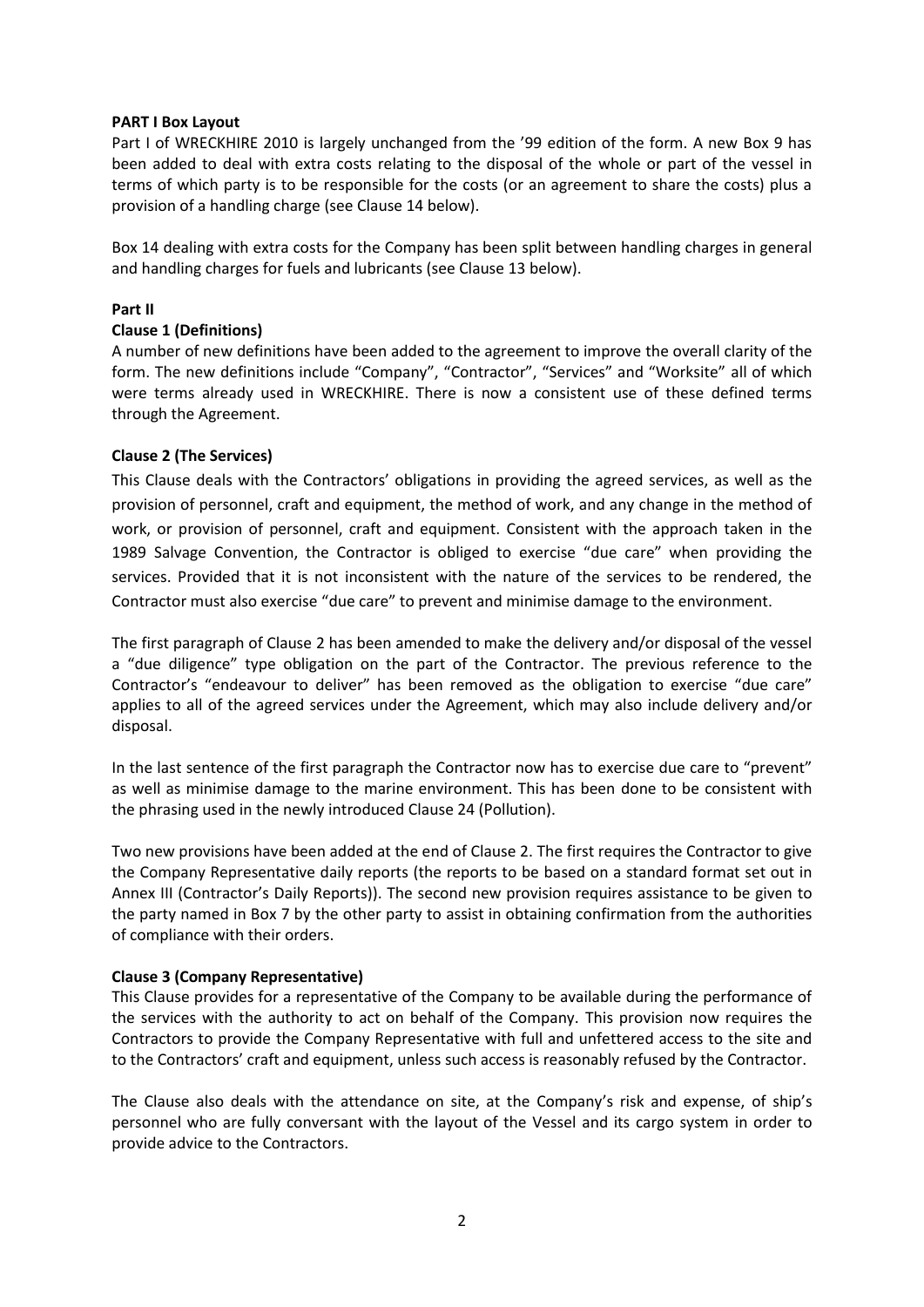# **Clause 4 (Change of Method of Work and/or Personnel, Craft and Equipment)**

Problems may arise during the operation that require a substantial change of method, equipment, etc. This Clause deals with the circumstances under which the Contractor may seek a variation to the Rates of Hire.

Clause 4 has been substantially restructured and split into three distinct sections. The first section (sub-clause (a)) deals with substantial changes before or during the services resulting in additional costs. The second section (sub-clause (b)) deals the task becoming easier due to a change in circumstances and where the Company can ask for a reduction in payments to the Company. In both cases the parties must agree to a work variation order and to any increase or decrease in costs. In sub-clause (c) provision is made for the parties to resolve any disagreement in respect of sub-clauses (a) and (b) by referring the matter to a new expert evaluation procedure or to mediation or arbitration.

The previous method of referring the matter solely to arbitration was felt to be too slow and inefficient for this type of dispute where it is essential that work is not interrupted or delayed awaiting the outcome of an arbitrator's decision. In any event the Contractor is obliged to continue operations pending the outcome of any evaluation, mediation or arbitration.

## **Clause 5 (Miscellaneous)**

This Clause, which is largely unchanged from the WRECKHIRE 99 edition, deals with matters such as the marking of the Vessel; use of the Vessel's machinery and equipment; removal or jettison of parts of the Vessel and/or its cargo, and provision of plans and manifests.

In sub-clause (d) the strict obligation on the Company to provide the Contractors with plans, drawings and other data/information has been amended to "best endeavours" as the Company may simply not be in possession of some of the requested information. The Contractors are at liberty to request the Company to provide plans, drawings and information but such requests must be "reasonable".

## **Clause 6 (Permits)**

This Clause deals with the need to obtain licences, approvals, authorisations and permits. The Permits Clause previously allowed for either party to be designated as responsible for obtaining permits. This has now been amended to make the Contractor solely responsible for this task although the Company is required to assist where necessary (for example in situations where a particular permit can only be issued to the shipowner or where the submission of certificates held by the shipowner is required). This amendment reflects the reality of salvage operations where the onsite contractor is best placed to obtain the necessary permits.

## **Clause 7 (Delays)**

This Clause has undergone significant amendment and now offers a much more sophisticated method of dealing with delays encountered during the salvage operation. The previous Clause did not take into account a partial reduction in salvage work, meaning that anything other than full salvage work resulted in the standby rate applying. The new Delays Clause deals with partial standby as well as a full stand-down of services and which rates should apply under each set of circumstances. The provision as amended clearly sets out the position of the parties and which rate should apply in the event of delays whether caused by weather (sub-clause (a)) or breakdown or failure of the contractors' equipment or personnel (sub-clause (b)) or third party equipment or personnel hired in by the contractor (sub-clause (c)). As such, the provision more clearly sets out the position of the parties in the event of delays whether caused by weather or breakdown or failure of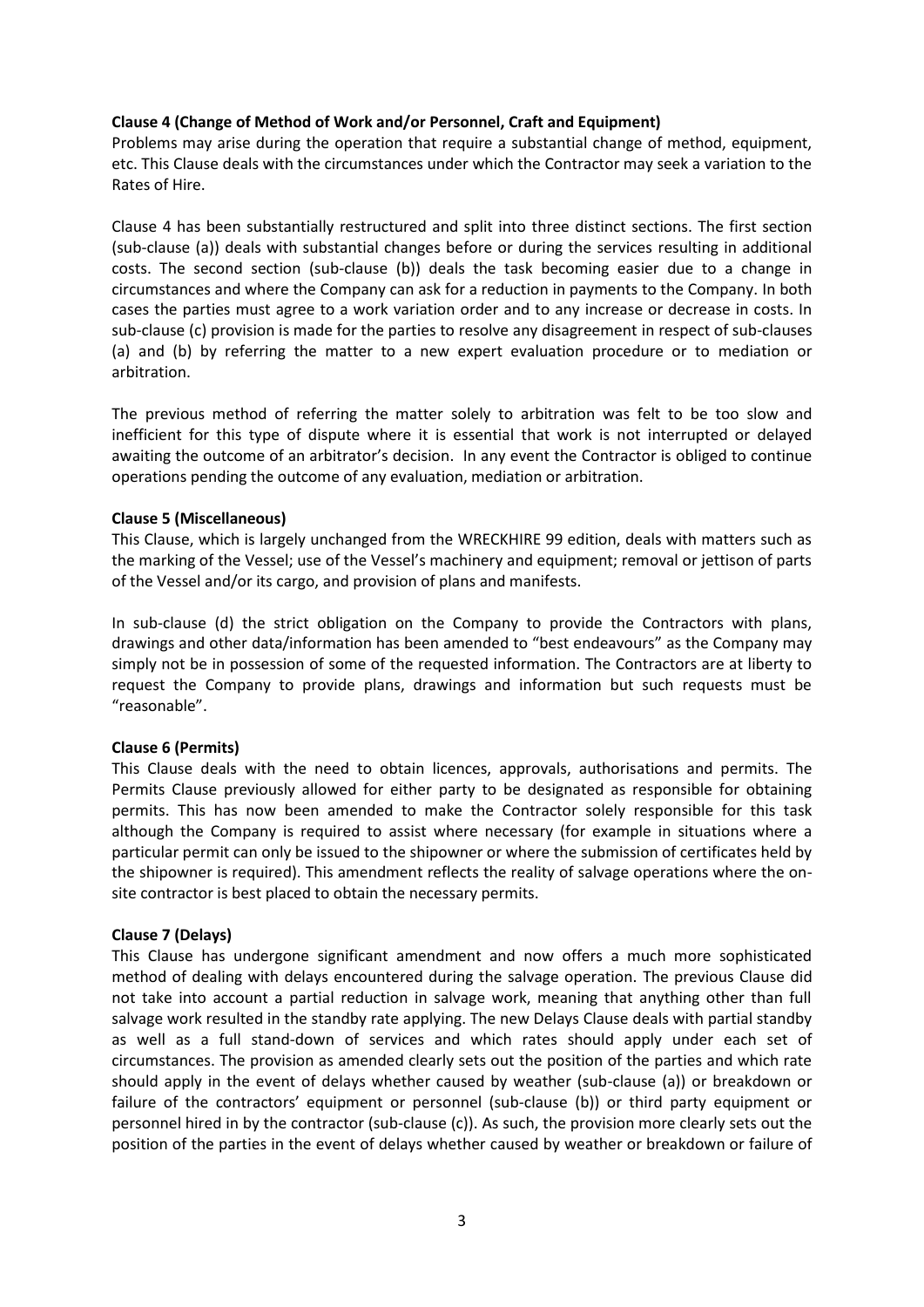the Contractors' equipment or personnel or third party equipment or personnel hired in by the Contractor.

Sub-clause (d) places the onus on the company representative to act swiftly to advise the contractor of any delays to which the representative feels the standby rate should apply. The representative must also at that time inform the contractor and the company in writing (which would normally be done as part of the daily report and is consistent with obligations under the Lloyd's Form SCOPIC Clause).

Sub-clause (e) excludes from the standby rate individual delays of 6 running hours or less duration. This "free time" represents half a working day and is felt by the salvors to be a reasonable compromise. However, if the delay exceeds 6 hours then the entire delay period is to count at the standby rate.

Sub-clause (f) provides a means of resolving any disagreement as to what rates applies in the different circumstances listed in sub-clauses (a), (b) and (c) or for how long such a rate should apply. If the parties cannot agree on the rate that is to apply then the matter is referred to a new expert evaluation procedure (Clause 20).

It should be noted that in terms of Clause 11 (Bonus) and Clause 12 (Reduced Daily Rate of Hire), it is not intended that a delay under Clause 7 should affect these provisions.

## **Clause 8 (Suspension or Termination)**

This Clause remains unchanged from WRECKHIRE 99. It sets out the circumstances under which the Agreement may be terminated by the Company (sub-clause  $8(a)$ ); the manner in which the suspension or termination of the Agreement will be carried out by the Contractor (sub-clause 8(b)); and the situation if permission to suspend or terminate the services is not given by the competent authorities (sub-clause 8(c)).

## **Clause 9 (Delivery and/or disposal)**

The Clause has been amended to take account of situations where the Contractors also agree to dispose of the vessel or part of the vessel. "Part" of the vessel includes cargo and bunkers and it is recognised that disposal of such items may take place at different locations and at different times from the disposal of other parts of the vessel.

## **Clause 10 (Payment)**

The Payment Clause is the result of the merging of the old Clause 10 (Price and Conditions of Payment) and Clause 11 (Time of Payment and Interest).

Clause 10 is fundamental to the proper working of the Agreement and deals with the rates of hire for personnel, craft and equipment (sub-clause 10(a)); provides that such hire is fully and irrevocably earned on a daily basis and is non-returnable (sub-clause 10(b)); provides for overpayments to be paid back to the Company (sub-clause 10(c)); provides for payment to be made to the Contractor without deduction (sub-clause  $10(d)$ ); deals with the nominated bank account for payment (subclause  $10(e)$ ); gives a right of termination in the event that payment is not made in accordance with the terms of the Agreement, or if security is not provided in accordance with the provisions of Clause 13 (sub-clause 10(f)); and enables the Contractors to charge the Company interest at the agreed rate in the event any sums due and payable are not received by the Contractors within the agreed period (sub-clause 10 (g)).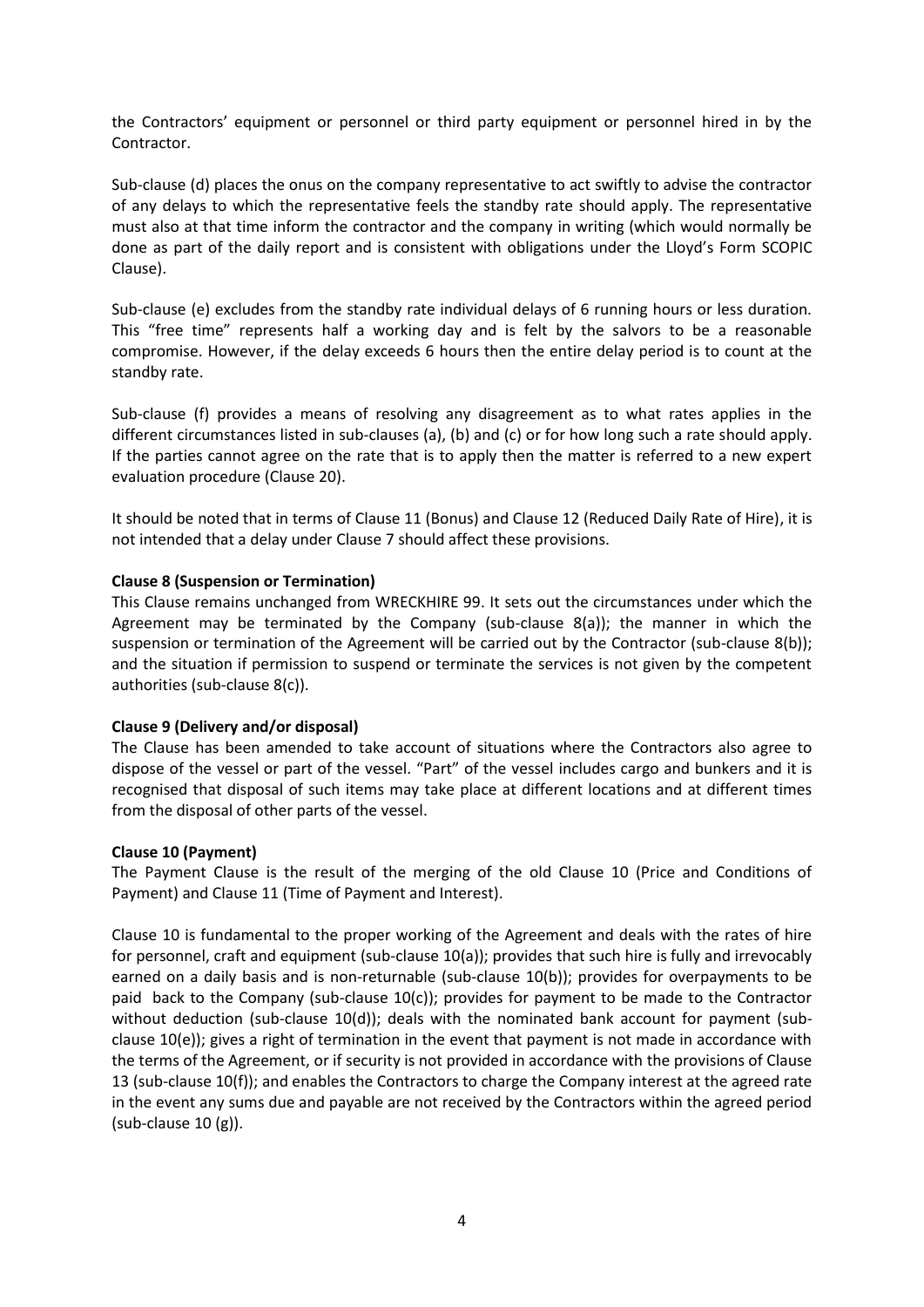The only notable change to the wording is in sub-clause (a) which now includes a reference to the application of a reduced rate of hire when an agreed date is passed or a period of time has lapsed as per new Clause 11 (Reduced Rate of Hire).

# **Clause 11 (Bonus)**

This new Clause provides for the payment of a bonus if the Contractors are able to complete the task within the agreed schedule. Along with Clause 12 (Reduced Daily Rate of Hire) this provision is intended to be applied to operations that extend over a significant period of time, (e.g., in excess of 6 months). The bonus is payable on a sliding scale with 100% payable if work is completed before or on the agreed date, but pro rata from the agreed date until the final date for completion. Thereafter no bonus is payable by the company and the reduced daily rate of hire in accordance with Clause 12 (Reduced Rate of Hire) will apply.

# **Clause 12 (Reduced Daily Rate of Hire)**

This is the complementary provision to Clause 11 (Bonus) providing a "carrot and stick" incentive scheme to the contractors to complete the salvage operation within agreed time limits. Its inclusion is pivotal to the P&I Club's concern that salvage operations have been taking too long to complete and that salvors need to be put under some pressure to expedite operations. Along with Clause 11 (Bonus) this provision is intended to be applied to operations that extend over a significant period of time, (e.g., in excess of 6 months).

# **Clause 13 (Extra Costs)**

This Clause provides for any various extra costs incurred to be for the account of the Company. A new sub-clause (e) obliges the Company to meet the cost of obtaining and maintaining licenses and permits needed to undertake the salvage operation.

New sub-clause (i) adds the cost of bunkers and lubricants used in the operation unless such items have been included in the agreed daily rate.

The final paragraph of Clause 13 has been amended to require the Company to reimburse the Contractor for any costs paid on the Company's behalf plus any agreed handling charge.

# **Clause 14 (Extra costs of disposal of vessel)**

This is a new Clause introduced to cover any additional costs relating to the disposal of the vessel or parts of the vessel (for example, the disposal of bunkers from a vessel may incur an importation tax charged by the state where the disposal takes place). This provision allows for the parties to agree beforehand which party should be responsible for such costs. Similar to Clause 13 (Extra Costs), the Contractor is to be reimbursed if it pays any costs which should be for the Company's account and may also charge a handling fee.

## **Clause 15 (Security)**

The Security Clause requires the Company to provide an irrevocable and unconditional security in any form as agreed between the parties. The Company is required to provide satisfactory security to cover monies due to the Contractor. The Contractor may also commence operations without the provision of initial security, but can request it to be provided at a later stage when "reasonably" required. This Clause remains unchanged from WRECKHIRE 99.

## **Clause 16 (Liabilities)**

Clause 16 provides the usual knock for knock provisions common in offshore contracts. Sub-clauses (a), (b), (c) and (d) have been slightly modified to include "sub-contractors" (which reflects the common use by salvors of third party sub-contractors). Sub-clause 16(e) is new and replaces the old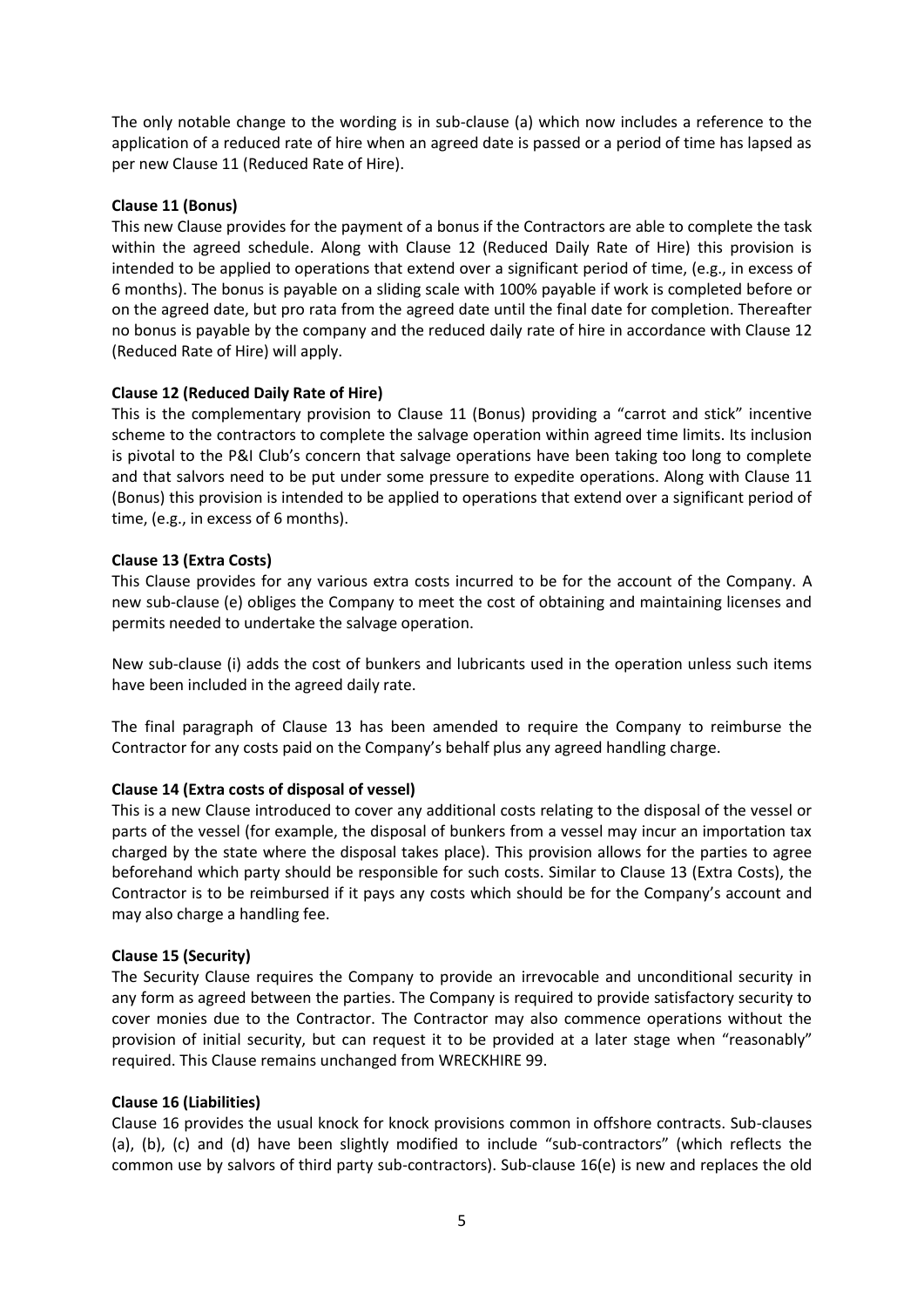consequential losses provision which was felt to be ineffective. The new wording is taken from TOWHIRE 2008 the consequential losses provision of which has been positively received by lawyers previously critical of BIMCO consequential liability provisions.

# **Clause 17 (Himalaya Clause)**

This Clause remains unchanged from WRECKHIRE 99.

# **Clause 18 (Lien)**

This Clause remains unchanged from WRECKHIRE 99.

# **Clause 19 (Time for Suit)**

This Clause remains largely unchanged from WRECKHIRE 99. The previous reference to notification by "telex, facsimile, cable or otherwise in writing" has been deleted because methods and forms of notification are now dealt with by a new Notices Clause (see Clause 22).

# **Clause 20 (Expert Evaluation)**

WRECKHIRE 2010 introduces a new method of dealing with certain types of dispute under the Agreement – notably disputes relating to the application of standby rates (Clause 7) and additional costs following a change to the nature of the services (Clause 4). It was felt that the standard BIMCO Dispute Resolution Clause used in most BIMCO forms is simply not well suited to resolving issues that require a more or less on-the-spot decision so that work is not interrupted. Conventional arbitration lacks the infrastructure and expertise to determine such types of disputes. Therefore a two-tier approach to dispute resolution has been introduced.

In the first instance, if the parties cannot agree to additional costs for a change in the nature of the services, or are in dispute as the application of the standby rate, they may refer the disagreement to an "expert evaluator". It is intended that the role of the "expert evaluator" will be assumed by a SCR (Special Casualty Representative) chosen from the Panel of SCRs maintained by the Salvage Arbitration Branch of Lloyd's. Once appointed, the SCR acting as "expert evaluator" will take into account short written submissions provided by each party and then within 72 hours give written advice to the parties as to how costs/rates should be adjusted or how time should be accounted for. The cost of such an evaluation is to be met by both parties.

It is important to note that the evaluation is not binding on either party. The intention is to take impartial advice so as to not delay or further delay the salvage operation. The parties only agree that whatever the SCR proposes is given immediate effect but without prejudicing their right to resolve the dispute by conventional arbitration methods set out in Clause 21 at a later date.

## **Clause 21 (Arbitration and Mediation)**

The Arbitration and Mediation Clause of WRECKHIRE 2010 builds on the "Governing Law and Arbitration" Clause in WRECKHIRE 99 which makes special provision for using Lloyd's Salvage Arbitrators who are experts in resolving salvage related disputes. Consistent with the current BIMCO standard Dispute Resolution Clause, the parties may choose an applicable law and arbitration venue from a choice of English law/London arbitration; US law/New York arbitration; or a choice of law and arbitration as chosen and agreed by the parties.

The Clause incorporates the LMAA's recently introduced intermediate claims procedure to supplement the existing small claims procedure. The Clause also introduces new mediation provision which permits the parties to refer all or part of a dispute, for which arbitration has been commenced, to mediation.